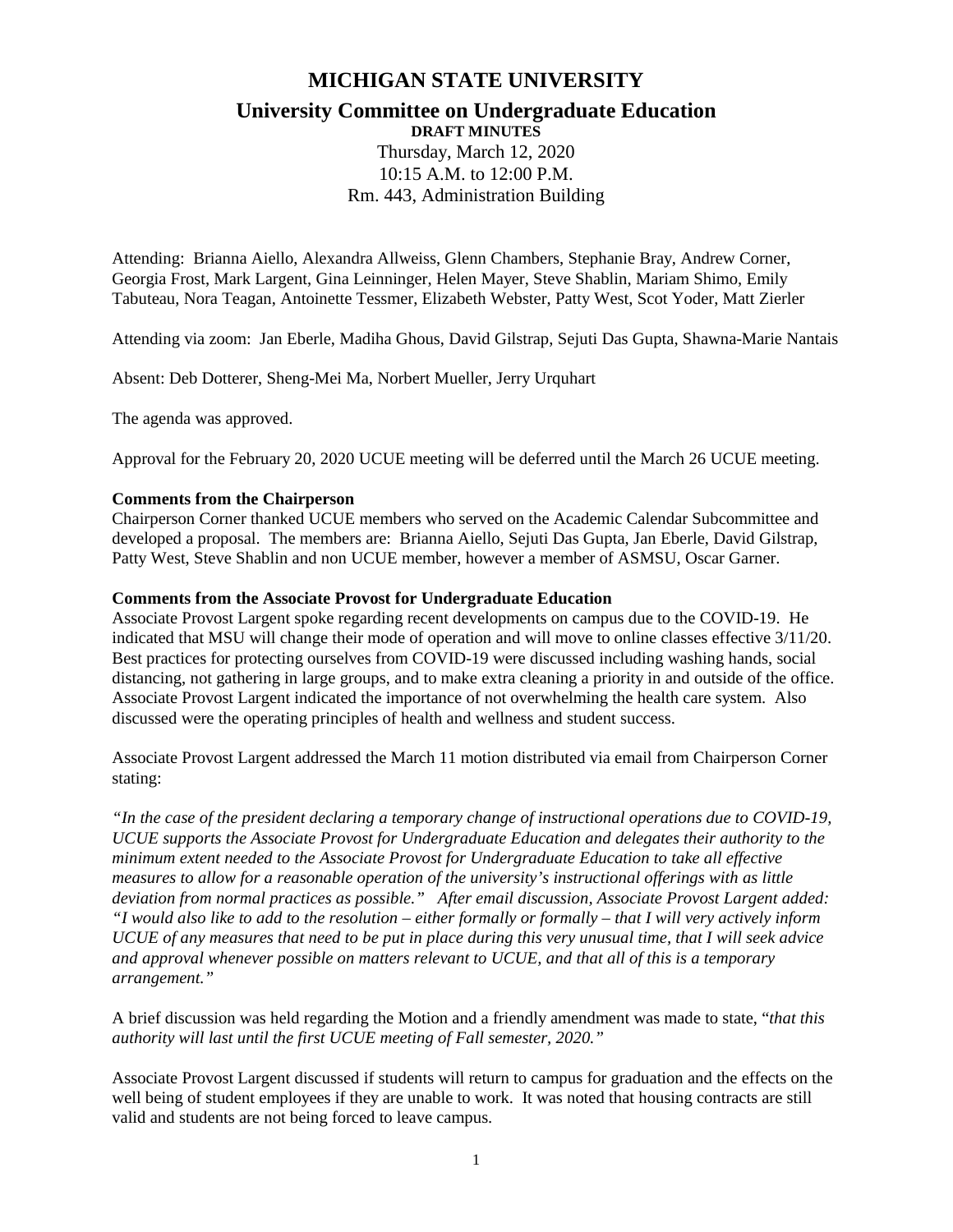## **Request to Change the Admission Requirements for the Minor in Insurance and Risk Management (Action Item)**

Mark Schroder, Director of Insurance and Risk Management Program, Broad College of Business

The committee granted voice to Dr. Schroder.

Dr. Schroder provided background indicating there are approximately 86 students in the Minor and due to space limitations, they would like to limit this number to 80. Admission is limited and includes an essay.

Dr. Schroder indicated the requested changes include: 1) instituting a competitive admission process with an essay, and 2) requiring a grade of 3.0 in the Statistics course and a 3.0 in the Finance course. Previously, an average of 3.0 in the two courses was required.

Voice was removed from Dr. Schroder.

The following motion passed unanimously.

## *The University Committee on Undergraduate Education duly considered and endorsed the request for the Minor in Insurance and Risk Management.*

Final Exam Policy as reviewed by University Committee on Faculty Affairs (Action Item) Andy Corner, Chairperson, UCUE

A discussion was held on the Draft document, Final Exam Policy – Clarification, Guidance, and Operationalization, Issue: Exams during Last Week of Class as reviewed by the Athletic Council dated 1/16/20.

The Final Exam Policy was discussed as written in the Faculty Handbook. It was stated that a student can speak with the Ombudsperson if faculty deviate from the final exam schedule that is stated in Schedule Builder.

Associate Provost Largent agreed to work with Brianna Aiello and Steve Shablin to review the Final Exam policy and make it a priority in the Fall.

## **Roundtable**

Matt Zierler reported that students in the Honors College are concerned about completing their honors options. They are asking faculty to be as flexible as possible when working with students so they can complete their graduation requirements.

Brianna Aiello stated that ASMSU are doing all operations remotely.

Elizabeth Webster reported that the library is open and will be moving to summer hours starting Saturday, March 14. The areas of Maps, Art and Music, Digital Media, and the Turf Grass Information Center are closed. These service points will be closed however librarians are still there.

Nora Teagan announced that ASMSU was awarded Outstanding Student Government of the year at a recent national conference.

Scot Yoder stated that RCAH has cancelled recruitment events and advising is being done online.